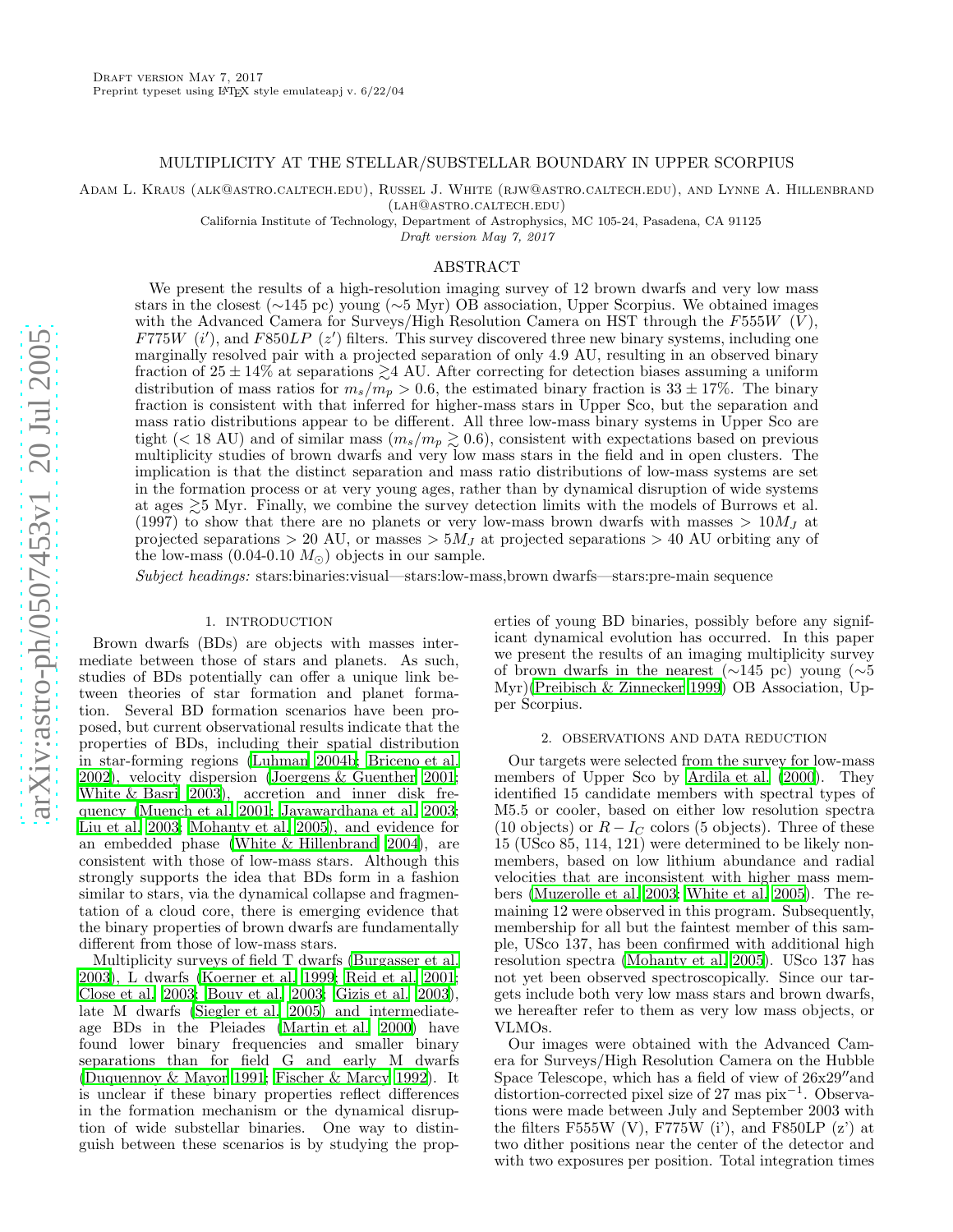were 510, 300, and 200 seconds, respectively. The F555W exposure times for the brightest objects (USco-55, 66, 67, and 75) was reduced to 350 seconds to allow for additional short exposures in F775W and F850LP, which were close to the saturation limit in the full-length exposures. We chose the V band to maximize angular resolution (diffraction limit  $\theta_{res,V} = 58$  mas) and the i' and z' bands to maximize sensitivity to very low mass companions.

The raw images were calibrated and distortioncorrected by the CALACS pipeline during on-the-flyreprocessing [\(Mack et al. 2003\)](#page-5-23). Some cosmic rays remained, but their morphologies were substantially different from stellar PSFs, so they were easily identified by visual inspection.

Potential point sources were identified with the IRAF task DAOPHOT/DAOFIND, which found all local brightness maxima with a significance of  $> 5\sigma$  and a full-width at half-maximum (FWHM) near the expected value for the filter. We then measured aperture photometry and point-spread function (PSF) fitting photometry for all objects in each field, and we report aperture photometry for all isolated objects and PSF photometry for all close binaries. PSF magnitudes were corrected to match aperture magnitudes based on results for the nine well-sampled objects that appeared isolated under visual inspection. Aperture photometry was carried out with the IRAF task DAOPHOT/PHOT with a 5-pixel aperture for faint objects and a 10-pixel aperture for bright objects, and our sky annulus had an inner radius of 200 pixels and width of 15 pixels. We used the finite aperture corrections of [Sirianni et al. \(2005](#page-5-24)). Point-spread function (PSF) fitting photometry was carried out with the IRAF task DAOPHOT/ALLSTAR [\(Stetson 1987\)](#page-5-25). The PSF for each filter was constructed from the 9 isolated VLMOs. Since all of the targets were located near the center of the chip and have similar temperatures and extinctions, location and color effects should not be important. There was some variation in the PSF FWHM from target to target  $(\pm 5\%)$ , which we attribute to small orbitto-orbit changes in focus. However, the radial shape of the PSF was very similar for all objects except USco-109, which we will discuss in more detail in Section 3.1.

Transformations to ground-based magnitudes  $(V,$ SDSS  $i'$ , and SDSS  $z'$ ) were calculated with the IRAF task SYNPHOT/CALCPHOT, which convolves an input spectrum with transmission curves for HST's optics and filters or standard ground-based filters. Since SYN-PHOT does not include transmission curves for the i' and z' filters, which are defined at the United States Naval Observatory 40-in telescope, they were obtained from the website for the Sloan Digital Sky Survey<sup>1</sup> and represent the filters and optics at the USNO-40 observing at 1.3 airmasses [\(Fukugawa et al. 1996\)](#page-5-26). Based on transformations determined for a set of M0-M8 dwarfs and M5- M8 giants from the Bruzual-Persson-Gunn-Stryker Spectrophotometry Atlas [\(Bruzual et al. 1996](#page-5-27)), we find constant corrections that do not depend significantly on temperature or surface gravity:  $m_{555} - m_V = -0.16 \pm 0.03$ ,  $m_{775}-m_{i'}=+0.07\pm0.03$ , and  $m_{850}-m_{z'}=+0.03\pm0.03$ . The uncertainties are estimated from the standard deviation between all tested objects. The transformed magni-

tudes<sup>2</sup> are listed in Table 1. The statistical uncertainties correspond to either the photon noise (for aperture photometry; typically <0.01 magnitudes) or the goodness of fit (for PSF-fitting photometry; 0.02-0.09 magnitudes). Systematic uncertainties in the magnitude transformations and aperture corrections are ∼0.03 magnitudes.

#### 3. RESULTS

#### 3.1. New VLMO Binaries

In Figure 1, we present contour plots of three candidate binaries (USco-55, 66, and 109) and the apparently single star USco-67 in the F555W, F775W, and F850LP filters. The USco-55 and USco-66 systems are clearly resolved. The USco-109 system is not obviously resolved and was not initially reported as a double-source by ALLSTAR, but the PSF appears to be marginally elongated in the +x direction relative to the single VLMO USco-67.

One limitation in the ALLSTAR-based data reduction method is that binaries with very close  $(\leq \lambda/D)$  separations are often not identified, even when their combined PSF is elongated at a high confidence level. DAOFIND, the task which identifies potential objects in the images, only identifies point sources based on the presence of a distinct peak. Thus, automated photometry will be biased against the detection of very close binaries. This limitation can be overcome for known or suspected binaries by manually adding a second point source in approximately the correct location and letting ALLSTAR recenter it to optimize the fit; if it does not produce a statistically significant fit, ALLSTAR then discards it. We have done this for USco-109.

In Figure 2, we present plots for USco-109 and the next-brightest object in the same images, a likely background field star (Section 3.2). The first three columns show USco-109 and the residuals from fitting with one and then two point sources, and the last two columns show the field star and its single-source fit. The maximum and minimum pixel values are also given to allow quantitative comparison of the residuals to the original images. The common position angle of the residuals in the single-source fit in all three filters seems to imply that this elongation is a real effect, and not simply noise. USco-109 appears elongated in the same direction relative to both its neighbor and USco-67; this extension is therefore unlikely to be an artifact due to excess jitter, which would affect the field star as well. USco-109 is better fit with two point sources in all three filters, and the fit reduces the residuals by factors of 2-8. Moreover, these fits independently find similar positions and flux ratios in all three filters, which further supports its classification as a binary system. Since the similar two-source residuals in each filter imply some remaining uncertainty in the fit and the separation is only ∼1.3 pixels, followup observation of this system to confirm its multiplicity and properties should be a priority. However, we will pro-

blut<sup>u</sup>background object.

<sup>1</sup> http://www.sdss.org/dr1/algorithms/standardstars/Filters/response.html creased accretion) or by contamination from a spatially unresolved <sup>2</sup> The V flux for USco-112 appears to be anomalously bright. Based on its  $i'$  and  $z'$  magnitudes, it appears to be of similar brightness and color to USco-55 B. However, it is  $0.88 \pm 0.06$  magnitudes brighter than USco-55 B in  $V$ . Exposures in both dither positions give consistent fluxes, so it is probably not the result of a cosmic ray hit on one exposure. We suggest that this is caused either by a transient optical brightening of the system (e.g. a flare or in-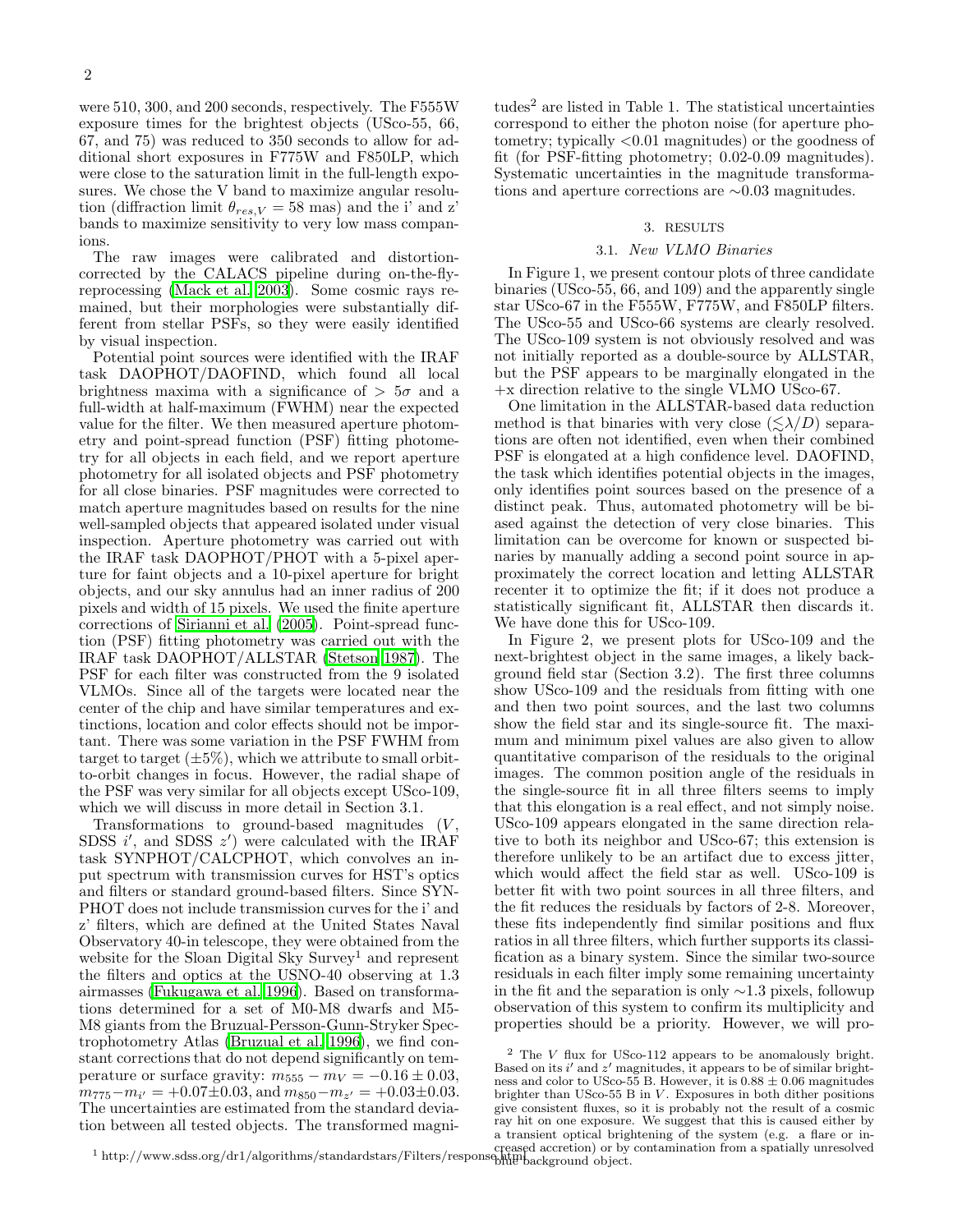| Name         | Date <sup>a</sup> | $V^{\rm b}$                    | $i^{\prime}$      | $\gamma$ <sup>b</sup> | $SpT^c$           | $M (M_{\odot})^d$ |
|--------------|-------------------|--------------------------------|-------------------|-----------------------|-------------------|-------------------|
| USco-55 A    | 49.9              | $18.73 \pm 0.04$               | $15.92 \pm 0.012$ | $14.81 + 0.09$        | M5.5              | $0.10 \pm 0.03$   |
| USco-55 B    | 49.9              | $18.92 + 0.015$                | $16.19 \pm 0.08$  | $15.12 \pm 0.09$      | (M6.0)            | $0.07 \pm 0.02$   |
| USco-66 A    | 62.6              | $18.92 \pm 0.021$              | $16.36 \pm 0.016$ | $15.41 \pm 0.012$     | M6.0              | $0.07 \pm 0.02$   |
| USco-66 B    | 62.6              | $18.94 + 0.022$                | $16.30 \pm 0.023$ | $15.29 \pm 0.008$     | (M6.0)            | $0.07 \pm 0.02$   |
| USco-67      | 49.0              | $18.47 + 0.002$                | $15.52 + 0.001$   | $14.32 + 0.001$       | M5.5              | $0.10 \pm 0.03$   |
| $USco-75$    | 59.7              | $18.71 \pm 0.002$              | $15.80 \pm 0.001$ | $14.61 \pm 0.001$     | M6.0              | $0.07 \pm 0.02$   |
| USco-100     | 67.0              | $19.09 + 0.002$                | $15.99 + 0.001$   | $14.73 + 0.001$       | M7.0              | $0.05 + 0.01$     |
| USco-109 A   | 64.6              | $20.20 + 0.03$                 | $17.13 + 0.04$    | $15.87 + 0.016$       | M6.0              | $0.07 + 0.02$     |
| $USco-109$ B | 64.6              | $21.21 \pm 0.076$              | $18.07 \pm 0.08$  | $16.92 \pm 0.04$      | (M7.5)            | $0.04 \pm 0.01$   |
| $USco-112$   | 71.6              | $18.04 \pm 0.001$ <sup>e</sup> | $16.15 \pm 0.001$ | $15.17 + 0.001$       | M5.5              | $0.10 \pm 0.03$   |
| USco-128     | 70.6              | $21.29 \pm 0.007$              | $17.79 \pm 0.002$ | $16.34 \pm 0.002$     | M7.0              | $0.05 \pm 0.01$   |
| $USco-130$   | 87.8              | $21.39 + 0.008$                | $17.80 \pm 0.002$ | $16.30 \pm 0.002$     | M7.5 <sup>f</sup> | $0.04 + 0.01$     |
| USco-131     | 63.6              | $21.98 + 0.011$                | $18.22 + 0.002$   | $16.67 + 0.002$       | M6.5 <sup>f</sup> | $0.06 \pm 0.01$   |
| USco-132     | 88.8              | $22.11 \pm 0.013$              | $18.31 \pm 0.002$ | $16.59 \pm 0.002$     | M7.0              | $0.05 \pm 0.01$   |
| USco-137     | 88.9              | $22.92 + 0.023$                | $19.27 + 0.004$   | $17.75 + 0.003$       | M7.0 <sup>f</sup> | $0.05 \pm 0.01$   |
|              |                   |                                |                   |                       |                   |                   |

TABLE 1 Very Low Mass Objects in Upper Scorpius

<sup>a</sup>Observation Date: JD minus 2452800.

<sup>b</sup>Uncertainties are statistical; systematic uncertainties due to aperture corrections and conversion to standard systems are ∼0.03 magnitudes.

 $\mathrm{c}^{\mathrm{c}}$  Spectral types in parentheses are inferred from photometry presented here; others are from Ardilla et al.(2000) (Section 4.1)

<sup>d</sup>Masses are determined from the models of Baraffe et al. (1998).

<sup>e</sup>The V magnitude for USco-112 is anomalously bright. (Section 2)

 $^{\rm f}$ Spectral type is based only on photometric  $R-I_C$  colors.

ceed under the assumption it is a binary system in our subsequent analysis.

 $\equiv$ 

We summarize the properties of these three systems in Table 2. The uncertainties in separation and position angle are determined from the standard deviations in the locations as reported by ALLSTAR for the three filters.

# 3.2. VLMOs and Background Stars

In Figure 3, we present an  $i'$  versus  $i' - z'$  color magnitude diagram of the 12 primary targets (filled circles) and all other objects detected at the  $5\sigma$  level in both filters. Objects within 5′′(725 AU), which are statistically more likely to be physically associated, are shown as open circles while other objects are shown as crosses. Also shown are the average main sequence at the distance of Upper Sco [\(Hawley et al. 2002\)](#page-5-28) and a 5 Myr isochrone based on the evolutionary models of [Baraffe et al. \(1998\)](#page-5-29). The location of the isochrone is determined by converting the predicted  $I_C$  and J magnitudes to i' and z' magnitudes, using  $I_C - i'$  colors derived using the methods described in Section 2 and  $z' - J$  colors found from the SDSS field main sequence for older, more massive M dwarfs by [Hawley et al. \(2002\)](#page-5-28). Although the  $I_C - i'$  transformations should be accurate (Section 2), the  $z' - J$ transformations may be more sensitive to surface gravity differences due to the larger difference in central wavelengths. Consequently, the  $i' - z'$  color of the 5 Myr isochrone is somewhat uncertain.

The three very close companions to USco-55, USco-66, and USco-109 are located above the SDSS main sequence and well above the background population, so they are most likely association members. Based on their close proximity and the low density of association members, we conclude that these are physically associated companions. All other objects fall well below the empirical main sequence and are most likely background stars. The marginally resolved companion to USco-109 resides near

the empirical (but somewhat uncertain) main sequence, but given the uncertainty in its  $i' - z'$  color, its location is consistent with the broad luminosity distribution of low-mass Upper Sco members that we discuss in Section 5.

### 3.3. Sensitivity Limits

We determined detection limits as a function of distance from the primary stars via a Monte Carlo simulation similar to that of [Metchev et al. \(2003\)](#page-5-30). We used the IRAF task DAOPHOT/ADDSTAR and our average PSF to add artificial stars at a range of radial separations and magnitudes to the fields of USco-67, USco-128, and USco-137, which represent the maximum, median, and minimum brightness sources in our sample. We then attempted to identify them with our ALLSTAR photometry pipeline. In Figure 4, we show the detection limits for the USco-67 and USco-128 fields in V and z', as a function of separation, at which we can detect  $> 10\%$ , 50%, and 90% of the companions. At small separations  $(\leq 20)$ AU), the 50% detection thresholds roughly scale with the brightness of the primary; they are similar for all objects in terms of  $\Delta m$ . The detection limits converge to constant values at large separations where the background dominates the noise:  $z' = 23.40 \pm 0.05$ ,  $i' = 25.08 \pm 0.05$ , and  $V = 26.01 \pm 0.05$  (uncertainties are based on the standard deviation between the three fields). The simulations demonstrate that we potentially could identify bright pairs as close at 1 pixel (0.027′′; 4 AU) but none closer. We also show the locations (in  $\Delta m$  and separation) of the three companions to USco-55, 66, and 109. These results indicate that the probability of detecting a system with the separation and flux ratio of USco-109 with automated photometry is between 10% and 50% for the brightest objects and becomes negligible for the fainter targets in our sample. However, as discussed in Section 2, these limits are conservative at small separations since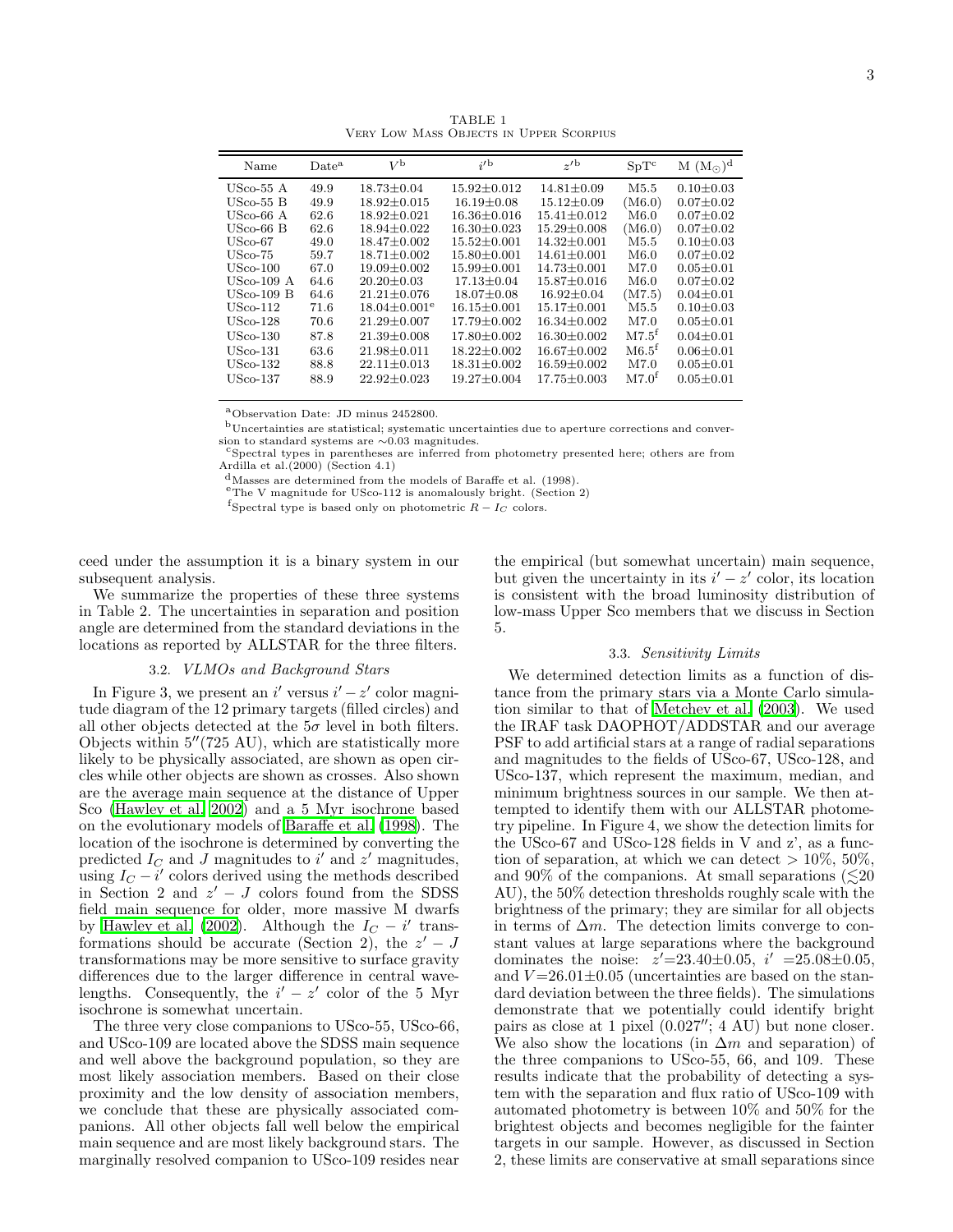TABLE 2 Binary Parameters

| Name          | Projected<br>Separation (mas) | Projected<br>Separation(AU) | Position<br>Angle(deg) | $\Delta SpT$ | q             |
|---------------|-------------------------------|-----------------------------|------------------------|--------------|---------------|
| $USco-55$ AB  | $121.6 \pm 0.6$               | $17.63 \pm 0.09$            | $307.7 \pm 0.4$        | $0.5 + 0.1$  | $0.86 + 0.04$ |
| $USco-66$ AB  | $70.3 \pm 0.5$                | $10.19 + 0.07$              | $31.7 + 0.2$           | $0.0 + 0.1$  | $0.94 + 0.03$ |
| $USco-109$ AB | $34+2$                        | $4.9 + 0.3$                 | $302 + 3$              | $1.5 + 0.2$  | $0.59 + 0.04$ |

ALLSTAR often reports only a single point source when the PSF is still noticeably elongated and manual fitting can distinguish two point sources. The position angle of the binary can also play a role in the detection probability; as can be seen in Figure 1, the blended PSF of USco-109 is elongated along the axis where the PSF is narrowest, providing the most significant possible detection. Artificial star tests show that if the companion was near one of the extended lobes of the PSF, it would have been much more difficult to identify.

## 3.4. Uncertainties in Binary Properties

A similar Monte Carlo routine was used to test the uncertainties in the measurements of USco-109. We used ADDSTAR and the average PSF to construct 100 simulated images, given the positions and brightnesses reported for the primary and the secondary for the real images, and then used ALLSTAR to perform PSF-fitting photometry on these simulated images. The standard deviation in separation (∼1 mas) from the simulated images is consistent with that calculated from the standard deviation in separation between the three filters ( $\sim$ 2 mas), and the standard deviation in the flux ratio  $\Delta m$  (0.09 magnitudes in V, 0.06 in  $i'$  and  $z'$ ) is consistent with that determined from the magnitudes reported by ALL-STAR for each object.

### 4. ANALYSIS

### 4.1. Inferred Properties

In Table 1, we give the inferred spectral types and masses for all of the VLMOs in our sample. Spectral types for single VLMOs and for binary primaries in our sample are taken from [Ardila et al. \(2000\)](#page-5-20). Spectral types for nine objects were determined from lowresolution spectra; the other three (USco-130, 131, and 137) have only photometric spectral types as determined from  $R-I<sub>C</sub>$  colors. Ardila et al. found that although this region is young, the extinction is generally low  $(A_V < 1)$ , so the photometric spectral types should be reasonably accurate. Spectroscopic observations of all targets except USco-137 by [Mohanty et al. \(2005](#page-5-7)) appear to be consistent with these assigned spectral types.

The masses for this sample are estimated from the 5-Myr mass-magnitude-temperature relations of [Baraffe et al. \(1998\)](#page-5-29) and the temperature-SpT relations of [Luhman et al. \(2003\)](#page-5-31), and range from 0.04 to 0.10  $M_{\odot}$ . Large systematic errors may be present in these and all pre-main sequence models (e.g. Baraffe et al. 2002; Close et al. 2005; Reiners et al. 2005), so they are best used for relative comparison only. The models of Baraffe et al. predict that the mass ratio  $(q = m_s/m_p)$  and  $\Delta SpT$ for the three binaries are a function of the primary-tosecondary flux ratios  $\Delta m$  with only a minor mass dependence; we report these quantities as determined from the flux ratio  $\Delta i'$  in Table 1. The uncertainties reflect the uncertainties in the flux ratios, but do not include any systematic uncertainties from the models. The values determined from  $\Delta V$  and  $\Delta z'$  are consistent with these results, but the values for  $\Delta i'$  are least dependent on primary mass, so they are most reliable.

# 4.2. The Binary Frequency at the Stellar/Substellar Boundary

For our 12 M5.5-M7.5 targets, we have detected three binary VLMO systems with projected separations of 4.9- 17.6 AU, giving an observed binary fraction of  $25\pm14\%$ . However, as can be seen in Figure 4, the detection of faint companions is difficult at separations comparable to the PSF width (58 mas in V). Consequently, the total binary fraction may be higher. We can estimate the number of undetected companions via a method based on that of [Close et al. \(2003\)](#page-5-12) where we convolve an assumed mass ratio distribution with the mass-magnitude relations of [Baraffe et al. \(1998\)](#page-5-29) and the detection thresholds  $\Delta m$  as calculated in section 4.3. Similar results are found for all three filters; the following results are those for the  $i'$ band.

Observations of field M-dwarfs have found a flat mass ratio distribution from 1.0 to 0.1 [\(Fischer & Marcy 1992](#page-5-18)) for all companions at separations  $a > 4$  AU. However, studies of field VLMOs have found only BD companions with mass ratios  $q > 0.6$  ( $\Delta m < 1$ ). If we adopt a mass ratio distribution that is uniform between 0.6 and 1.0 and zero for  $q < 0.6$ , then the detection thresholds in Figure 4 can be used to predict the number of unidentified companions. The 50% detection limit spans the full range of possible mass ratios at separations >10 AU, and then approaches  $\Delta m = 0$  at a separation of  $\sim$ 4 AU. The average threshold of  $\Delta m = 0.5$  in the separation range  $4 < a < 10$  AU corresponds to a detection threshold of  $q = 0.8$ . This implies that all companions outside 10 AU and ∼1/2 of all companions inside 10 AU were detected. Since we detected one companion within 10 AU, we predict the existence of one additional companion, which yields a completeness-corrected binary fraction for separations  $\geq 4$  AU of  $33 \pm 17\%$ . If we assume a flat mass ratio distribution between 0.1 and 1.0, as for field stars, then similar analysis finds  $1/2$  of an undetected companion for separations  $10 < a < 15$  AU and 2 companions for  $a \lesssim 10$  AU, for a complete binary fraction of  $46 \pm 25\%$ . However, the paucity of observed unequal-mass companions strongly implies that the lower value is more appropriate, and even it might be an overestimate since our Monte Carlo tests produced conservative limits at small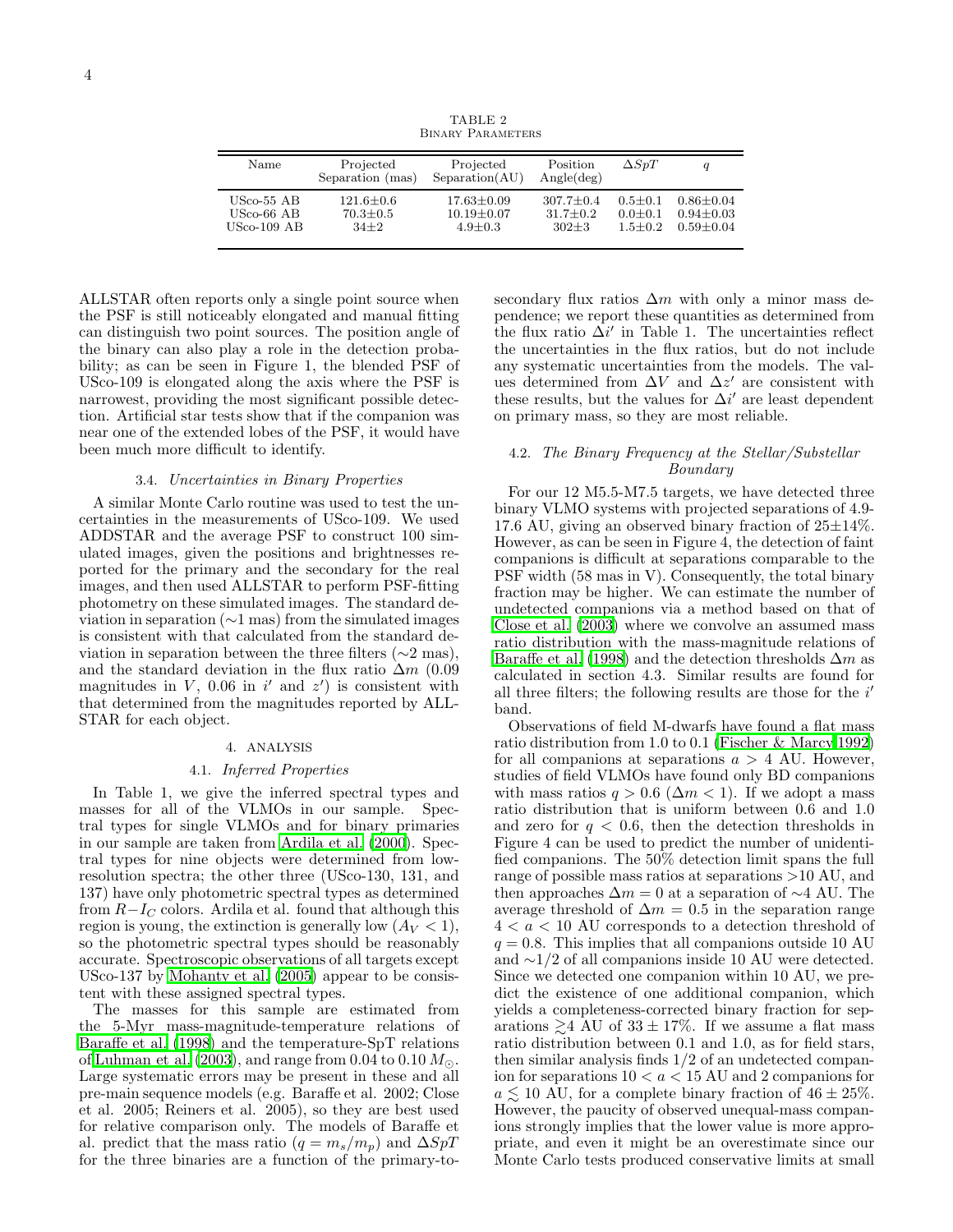separations and USco-109 lies below our nominal detection curve.

We note that the intrinsically higher luminosity of binaries makes them easier to identify in membership surveys, which can bias the binary frequency to larger values. However, this should not significantly bias our results since all targets except USco-137 are substantially brighter than the detection limit of the original survey by Ardila et al.

#### 4.3. Limits on Planetary-Mass Companions

The high dynamic range observations of young stars and brown dwarfs presented here have the potential to directly image wide planetary-mass companions. In Figure 4, we indicate the predicted zero-extinction brightness of some representative masses of planetary companions based on the models of [Burrows et al. \(1997](#page-5-32)); since most of our targets have  $A_V < 1$ , extinction corrections at i' and z' should be small  $( $0.5$  magnitudes).$ The extremely red colors predicted for planetary-mass objects imply that z' observations provide the strictest limits on planetary companions. Based on the lack of detections, we conclude that there are no planetary companions with mass  $\geq 5$  M<sub>J</sub> at projected separations larger than 280 mas (40 AU) or mass  $\gtrsim$ 10  $M_J$  at projected separations larger than 140 mas (20 AU) among our sample. For comparison, these limits would have allowed for marginal detection of the candidate planetary companion to 2MASSWJ 1207334-393254, a substellar member of the TW Hya association, which has a projected separation of  $\sim$ 54 AU, a flux ratio of  $\Delta z' \sim 7$ , and a predicted mass of  $\sim$ 5  $M_J$  [\(Chauvin et al. 2004\)](#page-5-33).

#### 5. DISCUSSION

Multiplicity surveys of VLMOs have suggested a fairly uniform set of binary properties in the field [\(Close et al. 2003;](#page-5-12) [Bouy et al. 2003;](#page-5-13) [Burgasser et al.](#page-5-9) [2003;](#page-5-9) [Siegler et al. 2005\)](#page-5-15) and in the Pleiades [\(Martin et al. 2003\)](#page-5-34). No companions with wide separations (>20 AU) or with unequal mass ratios  $(q < 0.7)$  were found, despite sufficient sensitivity for their detection. The binary fractions observed were also significantly lower than the binary fractions of 57% for field G-dwarfs [\(Duquennoy & Mayor 1991\)](#page-5-17) and 35-43% for field M-dwarfs [\(Reid & Gizis 1997;](#page-5-35) [Fischer & Marcy](#page-5-18) [1992\)](#page-5-18). Specifically, Close et al. found a binary fraction of  $15 \pm 7\%$  for separations of  $\geq 3$  AU for field late-M and L dwarfs, Bouy et al. found a binary fraction of  $18.8 \pm 3.7\%$  at separations of  $\geq 1$  AU for field L dwarfs, Burgasser et al. found a binary fraction of  $9^{+15}_{-5}\%$  at separations of  $\gtrsim$ 1 AU for field T dwarfs, Siegler et al. found a binary fraction of  $9^{+4}_{-3}\%$  for field M6-M7.5 dwarfs at separations of  $\gtrsim$ 3 AU, and Martin et al. found a binary fraction of  $15^{+15}_{-5}\%$  for separations of  $\gtrsim7$  AU for Pleiades BDs.

The study presented here is the first survey of young BDs with the resolution and sensitivity to identify binaries as close as 4 AU, allowing a more direct comparison with field surveys. Our method of correcting for detection biases is based on that of [Close et al. \(2003\)](#page-5-12), so our completeness-corrected binary fraction can be compared most directly to that study. Our binary fraction,  $33 \pm 17\%$  for separations  $\geq 4$  AU, is higher than, but

statistically consistent with their completeness-corrected binary fraction for field VLMOs  $(15 \pm 7\%)$ . However, the field surveys are sensitive to companions with separations as small as ∼ 1 AU and found many companions within 4 AU that we could not have detected because of the larger distance to our targets. Our binary fraction for companions with  $a \geq 4$  AU only sets a lower limit on the total fraction of VLMO binaries. Higher-resolution observations or long-term spectroscopic monitoring of these young VLMOs is needed to determine if they too have an abundance of even closer companions.

All three Upper Sco VLMO binaries have flux ratios of  $\Delta m \lesssim 1.0$ , corresponding to mass ratios of  $\gtrsim 0.6$ , which also agrees with with the other surveys described above, which found no BD binaries with  $q < 0.6$ . The implication is that the mass ratio distribution is not flat at low masses, but instead is biased toward binaries of nearlyequal mass. This indicates that a completeness correction which assumes a flat mass ratio for  $q \gtrsim 0.1$  would strongly overestimate the VLMO binary frequency. Like the field and open cluster surveys, we found no wide binary companions. Our results are also consistent with a survey of the young (∼3 Myr) star-forming region IC 348 by [Luhman \(2004b](#page-5-0)), which found a  $1\sigma$  upper limit on the binary fraction of ∼7% for separations >20 AU. Wide (> 20 AU) companions are therefore much less common around VLMOs than around G and early M dwarfs, though some candidate wide companions have been identified in Chamaeleon I [\(Neuhauser et al. 2002](#page-5-36); [Luhman 2004a\)](#page-5-37) and TW Hydra [\(Chauvin et al. 2004](#page-5-33)).

The distinct binary properties of field BDs, relative to those of stars, indicate that these properties are mass dependent. However, the form of this dependence is not known; [Kroupa et al. \(2003\)](#page-5-38) and [Close et al. \(2003\)](#page-5-12) interpret current data as a break near the stellar/substellar boundary while [Luhman \(2004b](#page-5-0)) argues for a smooth mass dependence. We investigate the mass dependence at a young age by combining our results with a binary census of more massive T Tauri members of Upper Sco by [Kohler et al. \(2000\)](#page-5-39). This survey targetted 118 Xray selected pre-main-sequence stars ranging from G5 to M5, corresponding to masses of  $2.0 - 0.13 M_{\odot}$  and found a binary fraction of  $35.2 \pm 6.3\%$  for companions with separations between  $6''$  (870 AU) and 0.13<sup> $''$ </sup> (19 AU). Dividing the sample into spectral type bins reveals no spectral type dependence of the binary frequency, though the subsample sizes are not sufficient to completely rule out a gradual decline. Specifically, the survey found a binary frequency of  $26/50 = 52 \pm 10\%$  for Upper Sco members of spectral type M0-M5  $(0.7 - 0.13M_{\odot})$  for separations between 19 and 870 AU, including several very wide companions to primaries in the M4-M5 range. Kohler et al. did not confirm association membership of the companions with colors or proper motions, but they estimate from the low background object density  $(6.\dot{6}4 \pm 0.45 \text{ deg}^{-2} \text{ in K}, \text{ comparable to our background})$ object density of  $7.8 \pm 0.8$  deg<sup>-2</sup> in i' and z') that no more than 15% of their detected binaries were spurious claims. They also found no decline in mean or maximum separation and no preference toward equal-mass companions with decreasing mass, though the mass ratio result could not be tested for the lowest-mass targets since unequal-mass companions would have fallen below the detection limit. Our measurements in the mass range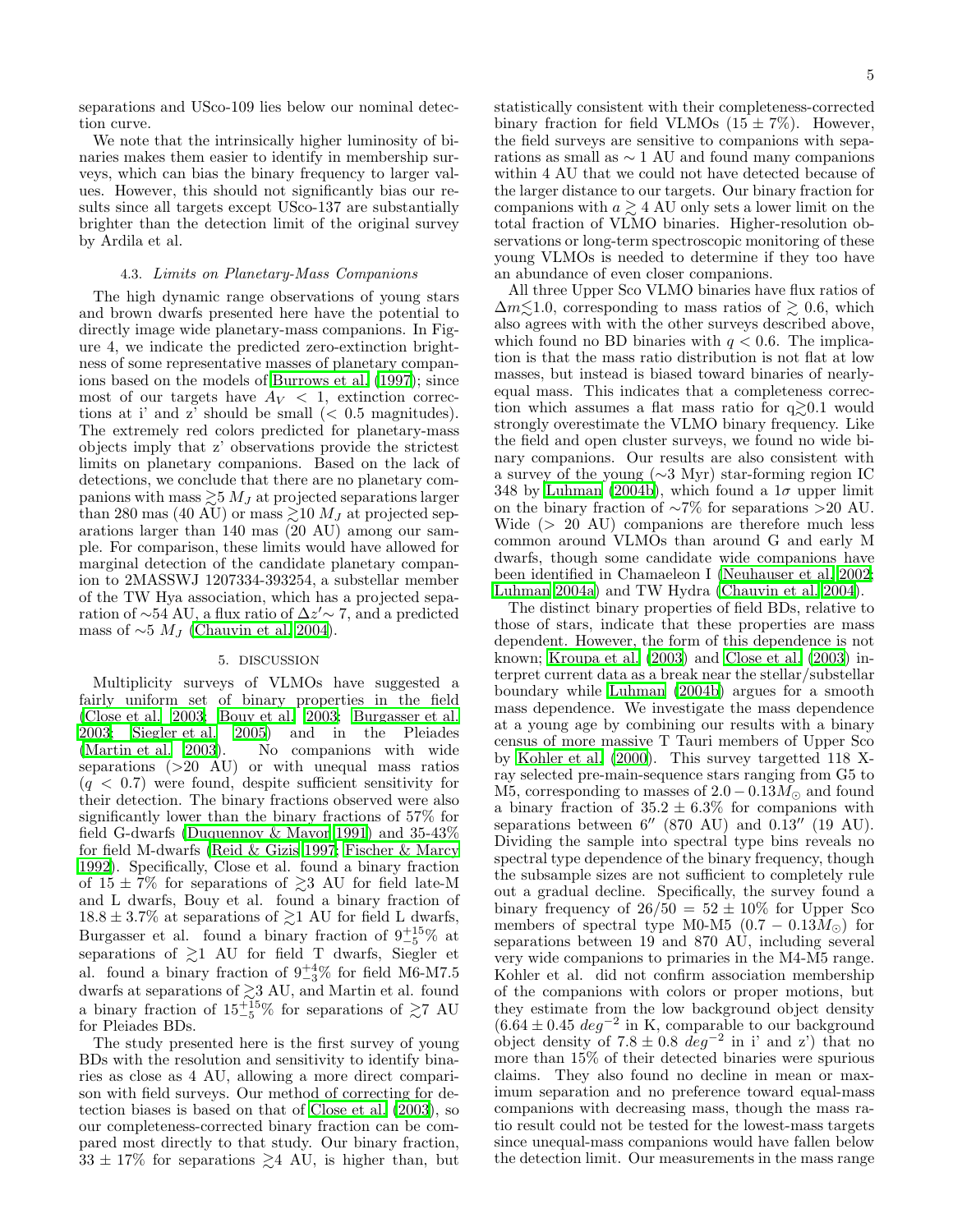$0.04-0.10M_{\odot}$  suggest a significant decrease in the number of wide binaries. Since none of the newly-discovered binaries presented here would have been found in the Kohler survey, there may be a discontinuity in the separation distribution at a mass of  $\sim 0.10 M_{\odot}$ .

We also note that resolving the newly-discovered binaries does not reduce the large scatter in the colormagnitude diagram at low masses that has been observed in previous surveys [\(Ardila et al. 2000\)](#page-5-20) and is evident for the apparently single VLMOs in Figure 1. [Preibisch & Zinnecker \(1999](#page-5-19)) argue for a consistent age of 5 Myr based on the narrow locus seen on colormagnitude diagrams of more massive Upper Sco members, but the poor fit between our data and any single isochrone of [Baraffe et al.](#page-5-29) [\(1998\)](#page-5-29) indicates that the lowest-mass members of Upper Sco could have a significant range in ages or distances. The uncertainty introduced by transforming of the 5 Myr isochrone into the SDSS magnitude system makes it difficult to interpret other possibilities, such as the existence of additional unresolved binaries or preferential selection of older or younger systems in the original survey by Ardila et al.

In summary, the binary properties of the young VL-MOs observed here are the first convincing evidence that the small separations and equal mass ratios of VLMO binaries are established at young ages rather than as the result of subsequent dynamical evolution after the T Tauri phase of evolution. The uncertainty in our total binary

fraction is too large to directly test the suggestion that the binary fraction declines with declining mass, but if the total binary fraction of the field population is truly primordial, as the small separations and equal masses appear to be, then this provides powerful evidence in support of this assertion. However, complementary spectroscopic surveys are needed to determine if the apparent deficit of substellar binaries is a true absence or is due to a shift to smaller separations than can be detected with imaging alone. Finally, the recent discovery of candidate wide binary systems in the low-density star-forming regions Chamaeleon I [\(Neuhauser et al. 2002;](#page-5-36) [Luhman](#page-5-37) [2004a\)](#page-5-37) and TW Hydra [\(Chauvin et al. 2004\)](#page-5-33) indicate that there could be differences in the VLMO binary formation process and initial conditions in OB associations compared to low-density T associations.

We would like to thank Andrea Ghez for helpful comments, and we thank the anonymous referee for a thorough and helpful response which improved the quality of this work. This work is based on observations made with the NASA/ESA Hubble Space Telescope, obtained at the Space Telescope Science Institute, which is operated by the Association of Universities for Research in Astronomy, Inc., under NASA contract NAS 5-26555. These observations are associated with program #9853.

#### <span id="page-5-37"></span><span id="page-5-34"></span><span id="page-5-31"></span><span id="page-5-23"></span><span id="page-5-6"></span><span id="page-5-0"></span>**REFERENCES**

- <span id="page-5-29"></span><span id="page-5-20"></span>Ardila, D., Martin, E. L., & Basri, G. 2000, AJ, 120, 479
- Baraffe, I., Chabrier, G., Allard, F. & Hauschildt, P.H. 1998, A&A, 337, 403
- Baraffe, I., Chabrier, G., Allard, F. & Hauschildt, P.H. 2002, A&A, 382, 563
- <span id="page-5-13"></span>Bouy, H. et al. 2003, AJ, 126, 1526
- <span id="page-5-1"></span>Briceno, C., et al. 2002, apj, 580, 317
- <span id="page-5-27"></span>Bruzual, G., Persson, E., Gunn, J. & Stryker, L. 1996, Bruzual-Persson-Gunn-Stryker Spectrophotometry Atlas
- <span id="page-5-9"></span>Burgasser, A., et al. 2003, ApJ, 586, 512
- <span id="page-5-32"></span>Burrows, A., et al. 1997, ApJ, 491, 856
- <span id="page-5-33"></span>Chauvin, G. et al. 2004, A&A, 425, L29
- <span id="page-5-12"></span>Close, L. M., Siegler, N., Freed, M., & Biller, B. 2003, ApJ, 587, 407
- Close, L. M., et al. 2005, Nature, 433, 286
- <span id="page-5-17"></span>Duquennoy, A., & Mayor, M. 1991, A&A, 248, 485
- <span id="page-5-18"></span>Fischer, D. A., & Marcy, G. W. 1992, ApJ, 396, 178
- <span id="page-5-26"></span>Fukugawa, M. et al. 1996, AJ, 111, 1748
- <span id="page-5-14"></span>Gizis, J.E. et al. 2003, AJ, 125, 3302
- <span id="page-5-28"></span>Hawley, S.L., et al. 2002, AJ, 123, 3409
- <span id="page-5-5"></span>Jayawardhana, R. et al. 2003, AJ, 126, 1515
- <span id="page-5-2"></span>Joergens, V. & Guenther, E. 2001, A&A, 379, 9
- <span id="page-5-10"></span>Koerner, D. et al. 1999, ApJ, 526, L25
- <span id="page-5-39"></span>Kohler, R., Kunkel, M., Leinert, C., & Zinnecker, H. 2000, A&A, 356, 541
- <span id="page-5-38"></span>Kroupa, P. et al. 2003, MNRAS, 346, 354
- Liu, W.M. et al. 2003, AJ, 126, 1665L
- Luhman, K. L., et al. 2003, ApJ, 593, 1093
- Luhman, K. L. 2004, ApJ, 614, 398L
- Luhman, K. L. 2004, ApJ, 617, 1216L
- Mack, J., et al. 2003, "ACS Data Handbook", Version 2.0, (Baltimore: STScI)
- <span id="page-5-16"></span>Martin, E.L., et al. 2003, ApJ, 594, 525
- Martin, E.L., et al. 2000, ApJ, 543, 299
- <span id="page-5-30"></span>Metchev, S.A., Hillenbrand, L.A. & White, R.J. 2003, ApJ, 582, 1102
- Mohanty, S., Jayawardhana, R., Basri, G., 2005, ApJ, in press
- <span id="page-5-7"></span><span id="page-5-4"></span>Muench, A. et al. 2001, ApJ, 558, 51
- Muzerolle, J. et al. 2003, ApJ, 592, 266
- <span id="page-5-36"></span><span id="page-5-21"></span><span id="page-5-19"></span>Neuhauser, R., Brandner, W., Alves, J., et al. 2002, A&A, 384, 999
- Preibisch, T., & Zinnecker, H. 1999, AJ, 117, 2381
- <span id="page-5-35"></span>Reid, I.N. & Gizis, J.E. 1997, AJ, 113, 2246
- Reid, I.N. et al. 2001, AJ, 121, 489
- <span id="page-5-15"></span><span id="page-5-11"></span>Reiners, A., Basri, G., & Mohanty, S. 2005, ApJ, accepted
- Siegler, N. et al. 2005, ApJ, 621, 1023
- Sirianni, M., 2005, PASP, submitted
- <span id="page-5-25"></span><span id="page-5-24"></span>Stetson, P.B. 1987, PASP, 99, 191
- White, R. & Basri, G. 2003, ApJ, 582, 1109
- <span id="page-5-8"></span><span id="page-5-3"></span>White, R.J. & Hillenbrand, L.A. 2004, ApJ, 616, 998
- <span id="page-5-22"></span>White, R.J. et al. 2005, in preparation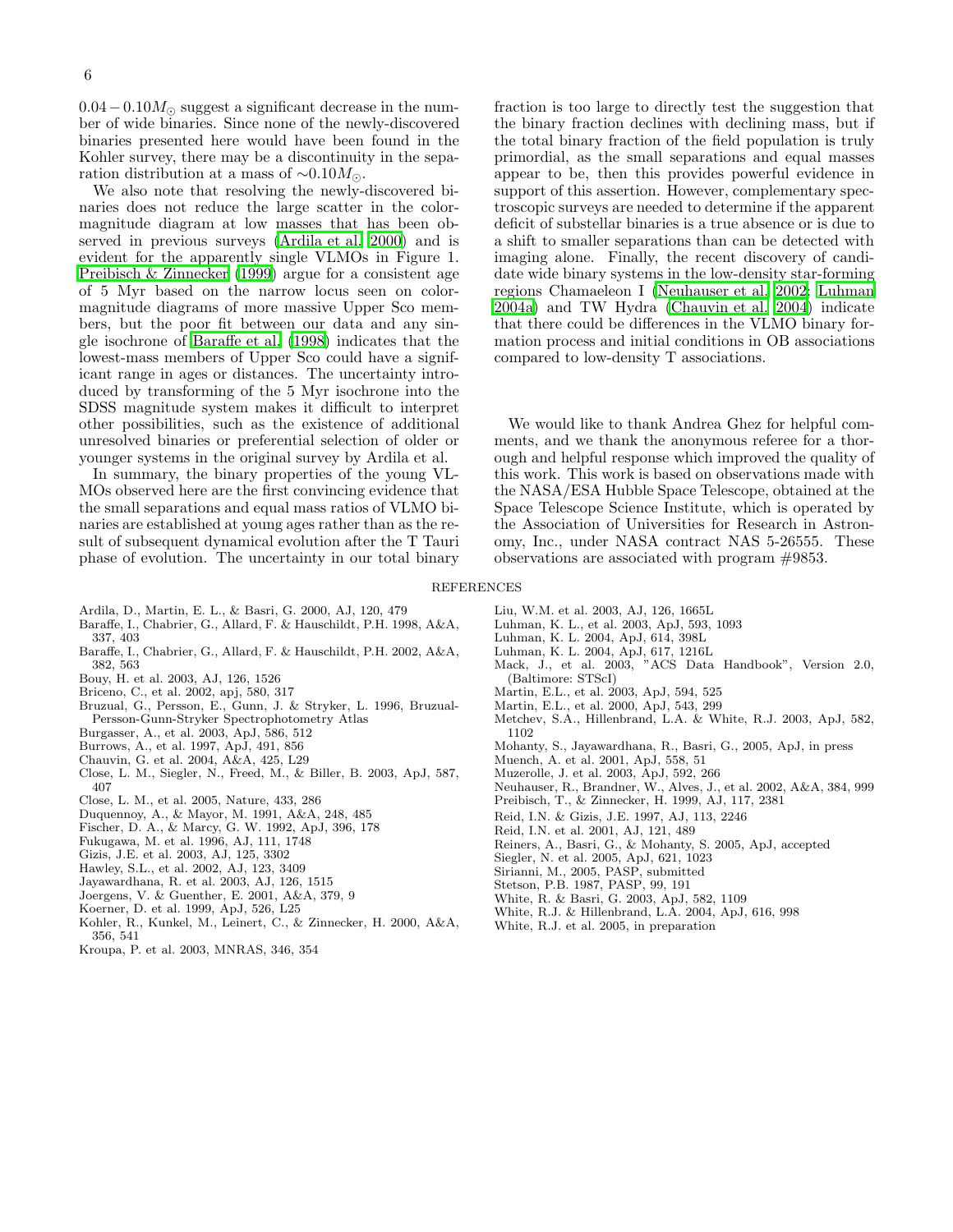

Fig. 1.— Contour plots of four targets: USco-55, USco-66, USco-109, and USco-67, respectively. Units are in pixels, and the projected physical scale at the distance of Upper Sco is shown in the upper right panel. Contours are drawn at 95% through 5% of the maximum<br>pixel value, in increments of 10%. The field of view in each image is 432 mas, or ~60 AU at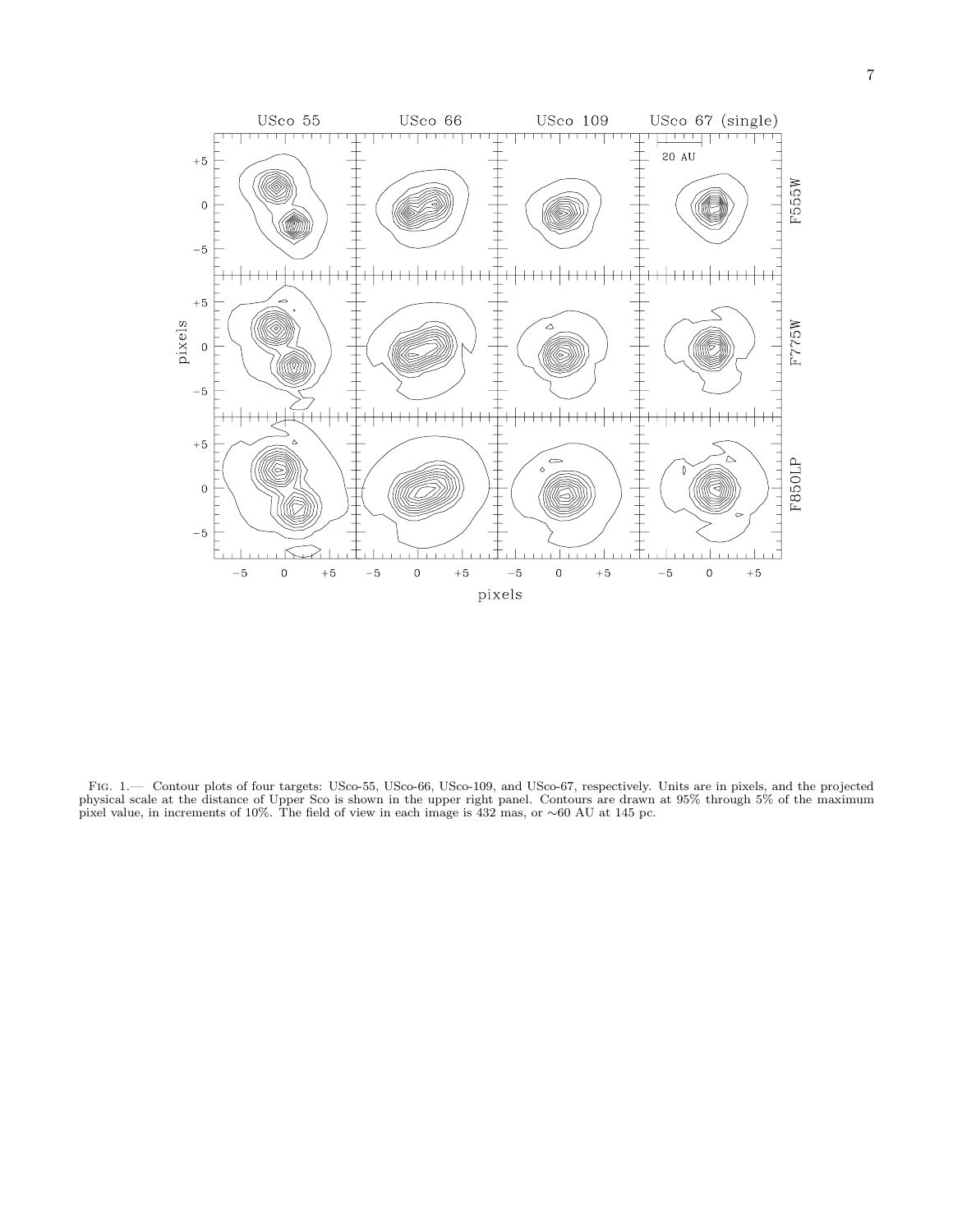

Fig. 2.— Contour plots of USco-109 and a background star in the same field for all three filters. The first three columns show USco-109 and the residuals from fitting with one and then two point sources, and the last two columns show the background star and the residuals from a single-source fit. For residuals, contours are drawn at the 90%, 50%, and 10% levels of maximum (solid lines) and minimum (dashed lines). The maximum and minimum pixel values are given to allow comparison of the residuals to the original images. The pixel values in the last column, where the sky background contours fill each panel and obscure the text, are (58,-133), (29,-27), and (10,-9), respectively.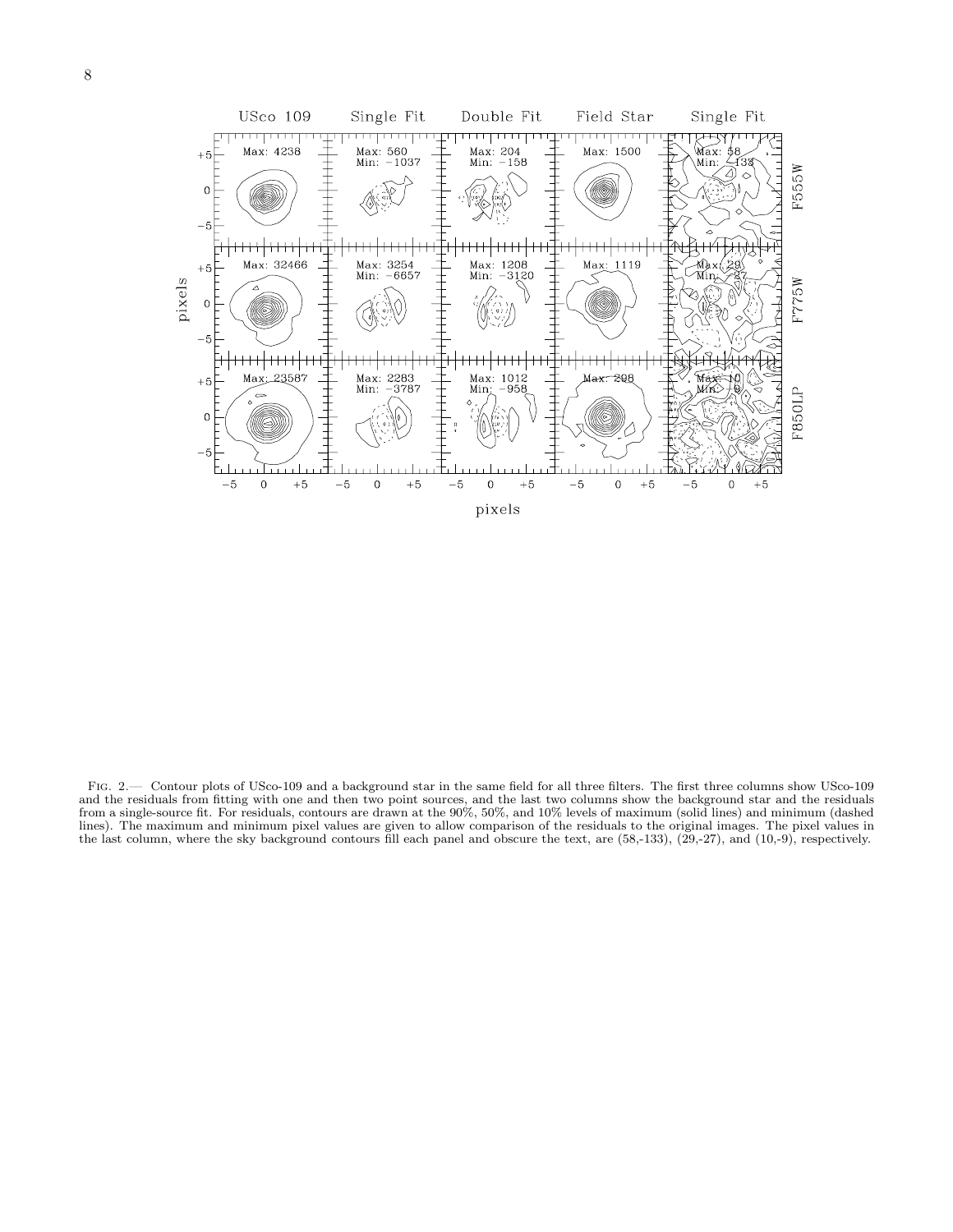

FIG.  $3$ — An i' vs i' - z' color magnitude diagram. Primary Upper Sco targets are shown as filled circles, neighbors within  $5''$  are shown as open circles, and widely-separated objects are shown as crosses. The SDSS field main sequence (solid line), a 5 Myr isochrone (dashed line), and the detection limits of the survey (dotted line) are also shown. Candidate binary VLMO pairs are connected with dotted lines and labeled. The error bars for binary components are associated with each point, and the error bars for single objects are shown in the upper left corner.